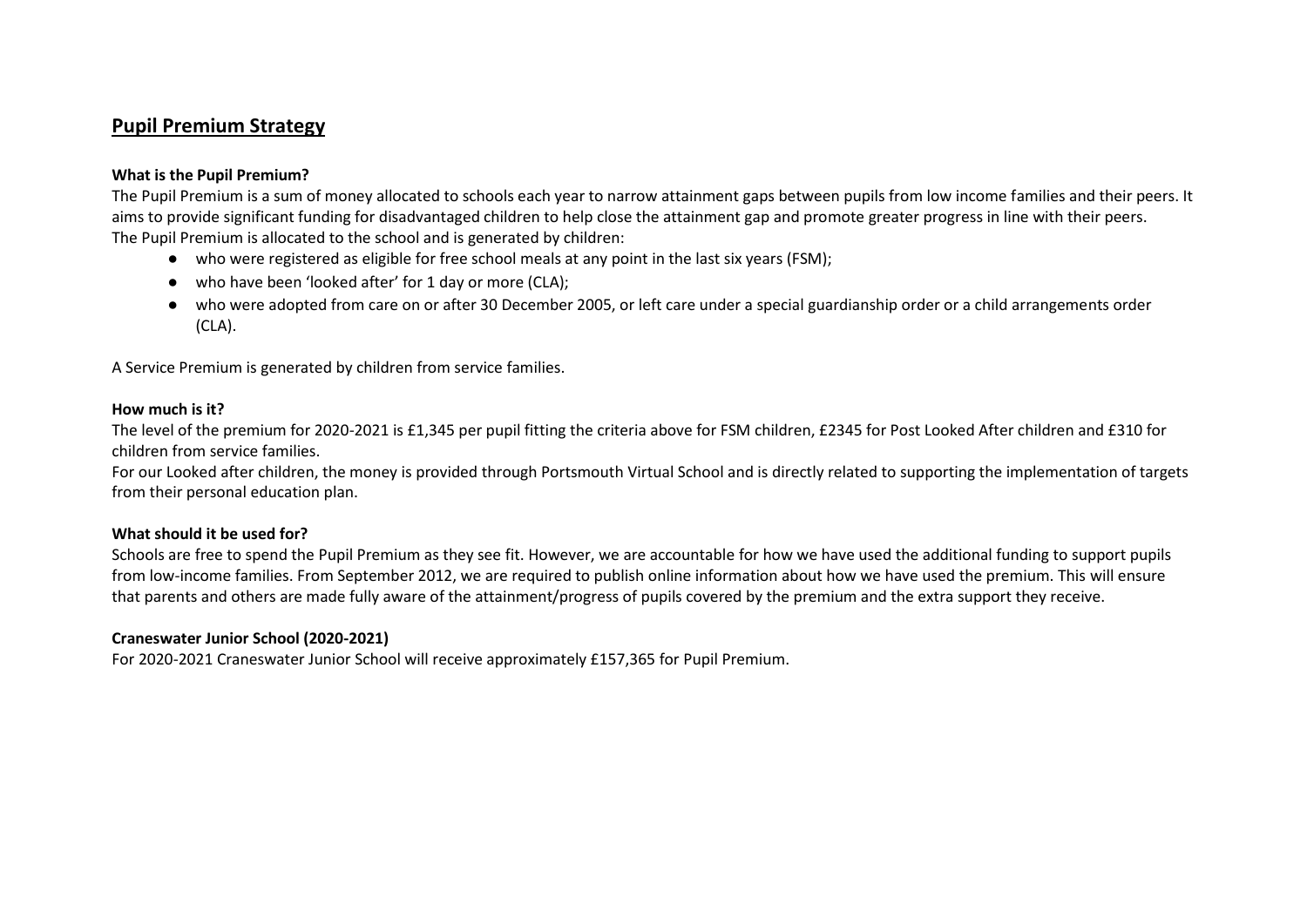**Barriers -** Some of the barriers that exist in school for some pupils eligible for the pupil premium are:

- Absence due to lockdown
- Use of spoken language and limited range of vocabulary;
- Attendance we have more pupil premium pupils as persistent absentees (more than 10%) than other children
- Special Educational Needs and Disabilities;
- Lack of experience and exposure to books and other forms of literature;
- Children's confidence in their own ability and closed mind-set to challenge and achievement;
- Emotional stability and welfare;
- Breadth and opportunity of life experiences which impact on learning;
- Parental confidence, their own level of education and experience of school.

From research developments from the Sutton Trust/Education Endowment Fund and our own evaluation of actions in school we have decided on a number of key actions:

| To improve the quality of teaching and learning for all through professional development<br>1. |                                                            |                        |                                                                                        |         |                                                                                                                                                      |
|------------------------------------------------------------------------------------------------|------------------------------------------------------------|------------------------|----------------------------------------------------------------------------------------|---------|------------------------------------------------------------------------------------------------------------------------------------------------------|
| <b>Action</b>                                                                                  | <b>Purpose</b>                                             | Lead                   | Success criteria                                                                       | Cost    | <b>IMPACT</b>                                                                                                                                        |
| Coaching for teachers<br>and teaching<br>assistants                                            | To ensure provision is of a high<br>quality for all pupils | <b>Mrs</b><br>McKenzie | Early identification of support<br>where needed<br>Appropriate support put in<br>place | £13,014 | Support provided to subject<br>leaders (History, Geography<br>and RE) in the leadership and<br>management of their subject.<br>Learning walks, pupil |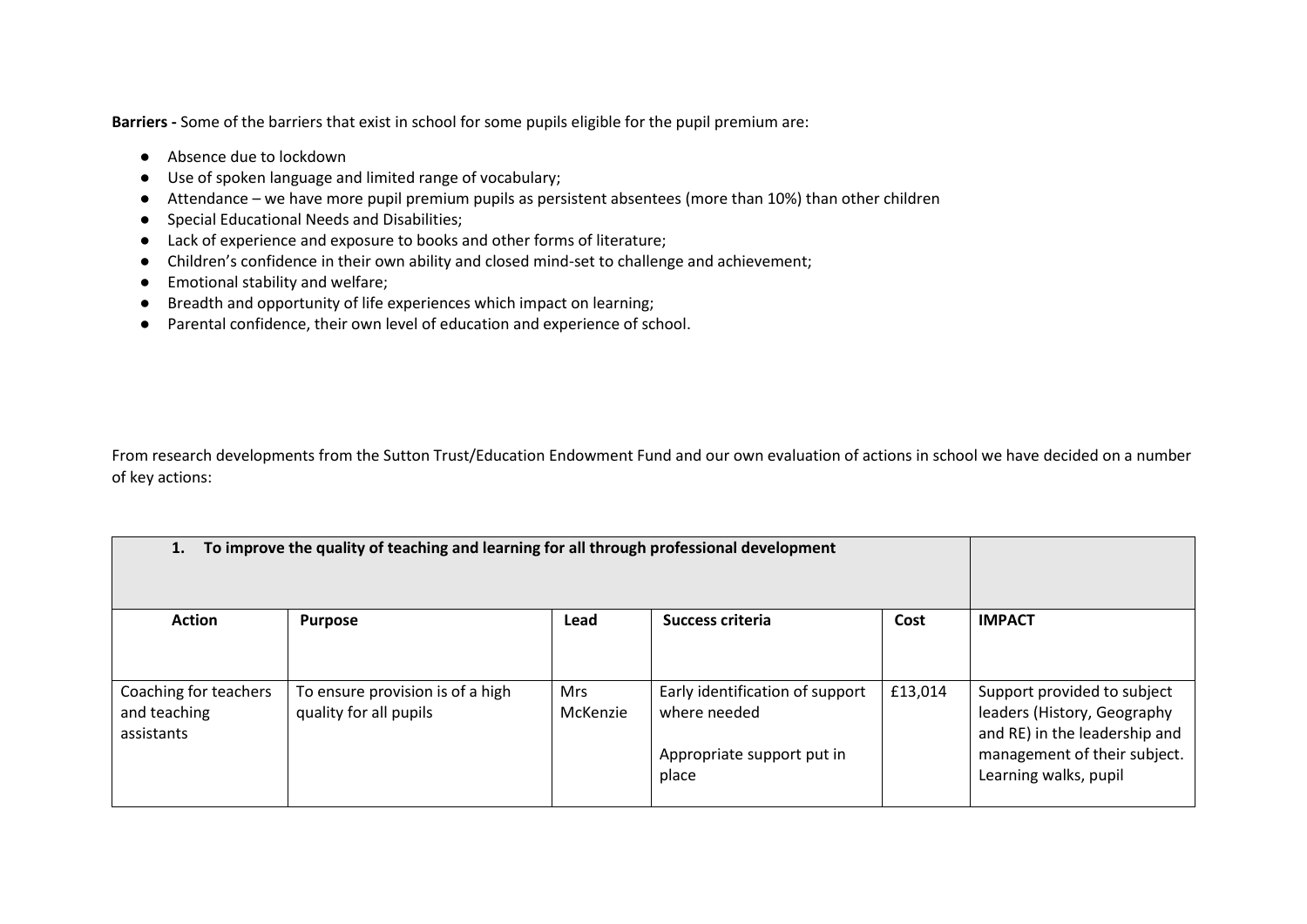|                                                                                       |                                                                                                                                                |                                   |                                                                                     |         | interviews and book looks<br>conducted alongside MM.<br>MM has also attended<br>planning meetings to work<br>alongside year teams in the<br>development of planning of<br>the curriculum.<br>MM has modelled French<br>lessons for teachers to<br>observe. |
|---------------------------------------------------------------------------------------|------------------------------------------------------------------------------------------------------------------------------------------------|-----------------------------------|-------------------------------------------------------------------------------------|---------|------------------------------------------------------------------------------------------------------------------------------------------------------------------------------------------------------------------------------------------------------------|
| Targeted support of Pupil Premium to accelerate academic achievement<br>2.            |                                                                                                                                                |                                   |                                                                                     |         |                                                                                                                                                                                                                                                            |
| Pupil progress<br>meetings between<br>head, inclusion<br>manager and class<br>teacher | To ensure a tight focus on pupils'<br>progress and their needs so that<br>appropriate plans are put in place<br>to support individual children | Mr Jones<br><b>Miss</b><br>Turner | Positive outcomes of<br>interventions and class<br>support                          | £12,000 | Due to Covid 19 and the<br>majority of children working<br>from home, these formal<br>meetings were not held.<br>Instead, teachers made<br>regular contact with parents<br>and children to check<br>progress                                               |
| TA support for<br>literacy, numeracy and<br>guided reading                            | To provide support for all children<br>in literacy, numeracy and guided<br>reading                                                             | Mrs<br><b>Braham</b>              | Progress in reading, writing<br>and maths accelerates in<br>comparison to last year | £73,335 | This enabled quality first<br>teaching to take place across<br>the school. It was not<br>possible to evaluate progress<br>data due Covid 19                                                                                                                |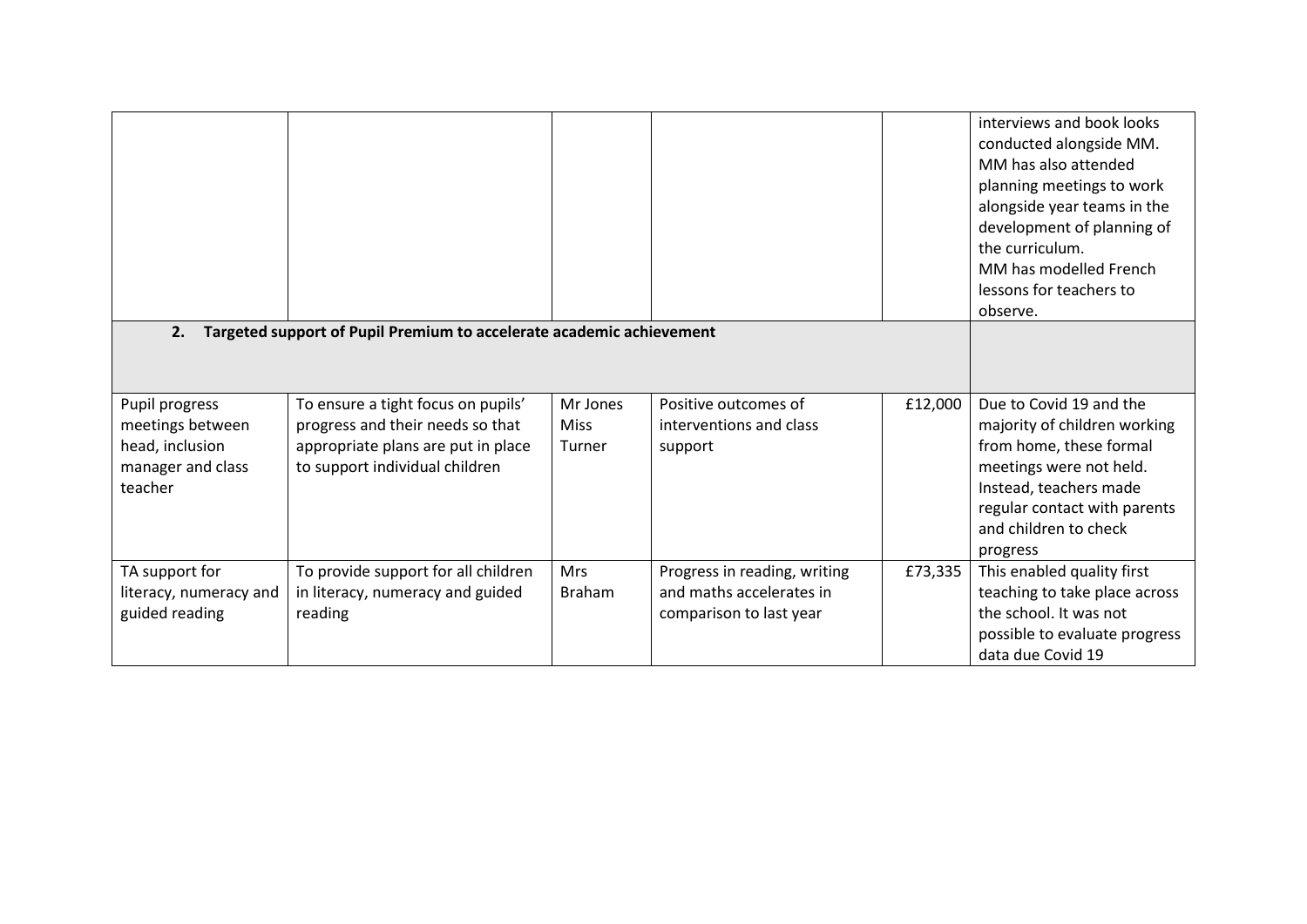| Continue to develop<br>pupil conferencing as<br>a way of supporting<br>target setting                                   | By focusing on involving the pupils<br>in their goals, evaluation of their<br>learning and ambition, we aim to<br>increase progress.<br>Backed up by EEF feedback + 8<br>months                                                             | <b>Mrs</b><br><b>Braham</b> | Individual targets and tracking<br>data and pupil progress<br>meetings | £22,690 | Due to a second lockdown,<br>pupil conferencing was<br>unable to happen in its usual<br>format. Individual children<br>had online meetings with<br>their teacher or teaching<br>assistants and regular phone<br>calls. |
|-------------------------------------------------------------------------------------------------------------------------|---------------------------------------------------------------------------------------------------------------------------------------------------------------------------------------------------------------------------------------------|-----------------------------|------------------------------------------------------------------------|---------|------------------------------------------------------------------------------------------------------------------------------------------------------------------------------------------------------------------------|
| Delivery of reading<br>interventions:<br>Reading inference<br><b>Better reading</b><br><b>FFT</b><br>Regular readers    | To provide targeted smaller group<br>support in order to accelerate their<br>progress in reading. Evidence in<br>school last year showed significant<br>impact. EEF + 5 months for reading<br>inference                                     | Miss<br>Turner              | Positive outcome of<br>interventions                                   | £25,141 | Reading interventions did not<br>take place due to TAs being<br>needed to support home<br>learning during lockdown. On<br>the return to school, TAs<br>were used to support<br>children back into the<br>classroom.    |
| 3.<br>ensure pupils are ready to learn                                                                                  | Targeted support of pupil premium to develop personal, social and emotional wellbeing in order to                                                                                                                                           |                             |                                                                        |         |                                                                                                                                                                                                                        |
| To provide:<br>ELSA - Emotional<br>Literacy support<br>at lunchtimes<br>and during the<br>afternoon-<br>approx 14 hours | To provide support for children<br>experiencing specific social and<br>emotional issues which are<br>providing a barrier to their learning<br>and development in school. This<br>has been shown to have a positive<br>impact in our school. | <b>Miss</b><br>Turner       | Through individual assessment<br>of progress against targets           | £6637   | All children needing<br>emotional support and help<br>with self-regulation, received<br>it. This support focused<br>primarily around areas of<br>bereavement, anxiety, loss<br>and anger.                              |
| weekly all year                                                                                                         |                                                                                                                                                                                                                                             |                             |                                                                        | £2000   | We now have two trained<br>therapists in Draw and Talk,<br>one of whom has gone on to<br>train in Advanced Draw and<br>Talk (Dec 21). All of our                                                                       |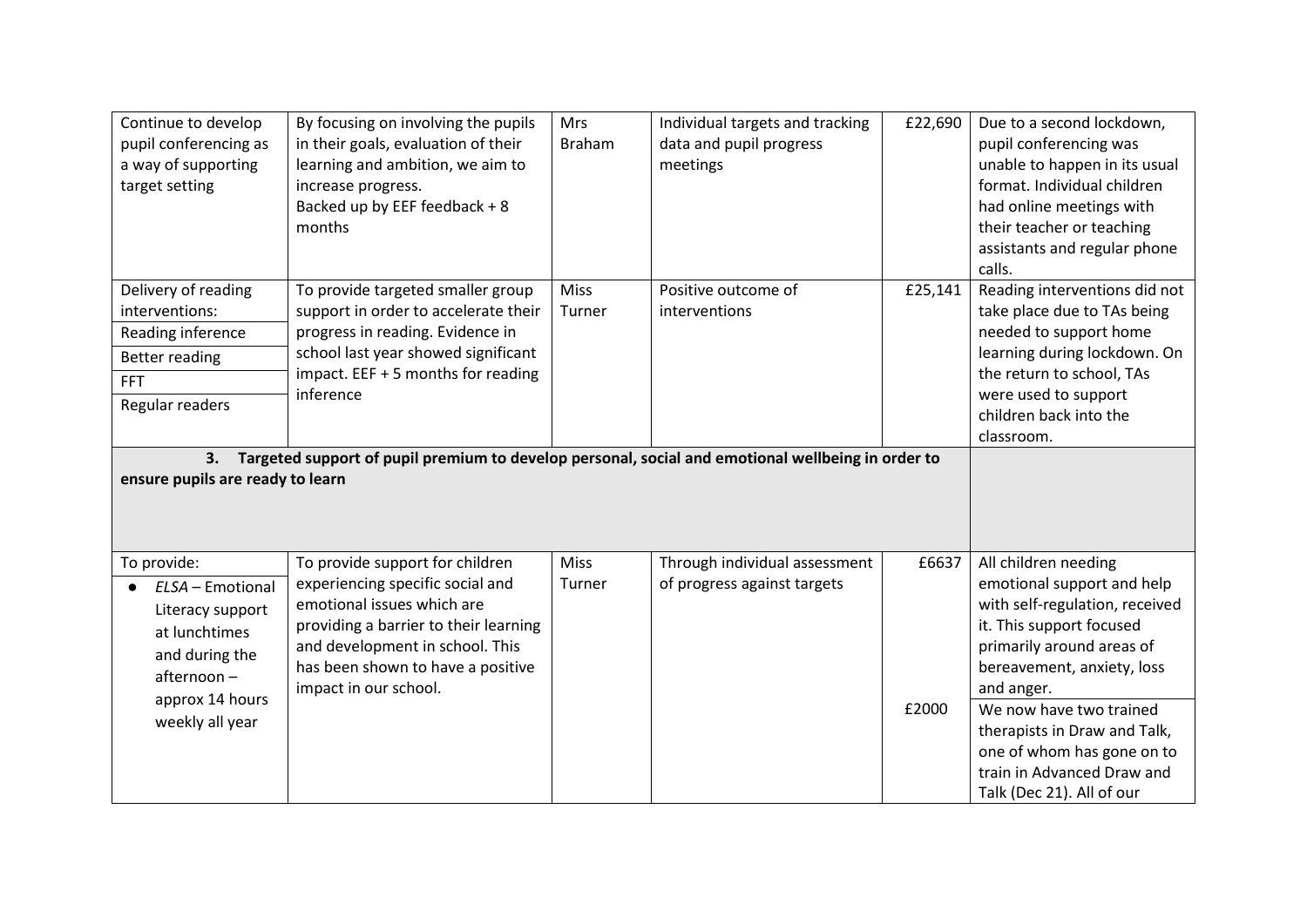| Draw and Talk<br>therapy 2 hrs<br>weekly<br>Training of 2<br>teaching<br>assistants in<br>Draw and Talk                                             |                                                                                                                                                                      |                             |                                                                                                            |         | children who have been<br>involved in this therapy have<br>had the opportunity to<br>express their emotions<br>through drawing. Both<br>therapists have said all<br>sessions have been highly<br>beneficial in supporting<br>children with their trauma. |
|-----------------------------------------------------------------------------------------------------------------------------------------------------|----------------------------------------------------------------------------------------------------------------------------------------------------------------------|-----------------------------|------------------------------------------------------------------------------------------------------------|---------|----------------------------------------------------------------------------------------------------------------------------------------------------------------------------------------------------------------------------------------------------------|
| Attendance officer<br>support and rewards -<br>2 hrs weekly                                                                                         | Time to focus on disadvantaged<br>pupils in particular and to provide<br>some rewards. This has had a<br>positive impact this year.                                  | Mr Jones                    | Overall attendance improves.<br>Regular tracking of attendance<br>and reduction in persistent<br>absentees | £1,327  | A Significant amount of work<br>was completed in supporting<br>families during the Covid<br>crisis and preparing them for<br>reintegration following the<br>second lockdown.                                                                             |
| Visits and visitor<br>subsidies                                                                                                                     | To ensure all pupils have access to<br>high quality visits and visitors to<br>enhance their experiences in order<br>to support their learning                        | Year teams                  | Feedback from teachers about<br>quality of outcomes. Number<br>of pupils accessing and cost                | £1,000  | No child was excluded from<br>learning opportunities due to<br>financial reasons.                                                                                                                                                                        |
| <b>Monitoring and</b><br>evaluation of Pupil<br>Premium                                                                                             |                                                                                                                                                                      |                             |                                                                                                            |         |                                                                                                                                                                                                                                                          |
| Monitoring of<br>provision by PP<br>leader/SLT including<br>Analysis of data<br>Tracking of<br>children<br>Parental meetings<br><b>CLA</b> meetings | To ensure all children are<br>supported both academically and<br>emotionally, according to their<br>needs and putting in appropriate<br>intervention where necessary | <b>Mrs</b><br><b>Braham</b> | Through reports to governors                                                                               | £13,014 | Provision and outcomes for<br>PP children closely monitored<br>and tracked. CPD provided to<br>staff.<br>Profile of PP children remains<br>high across the school.                                                                                       |